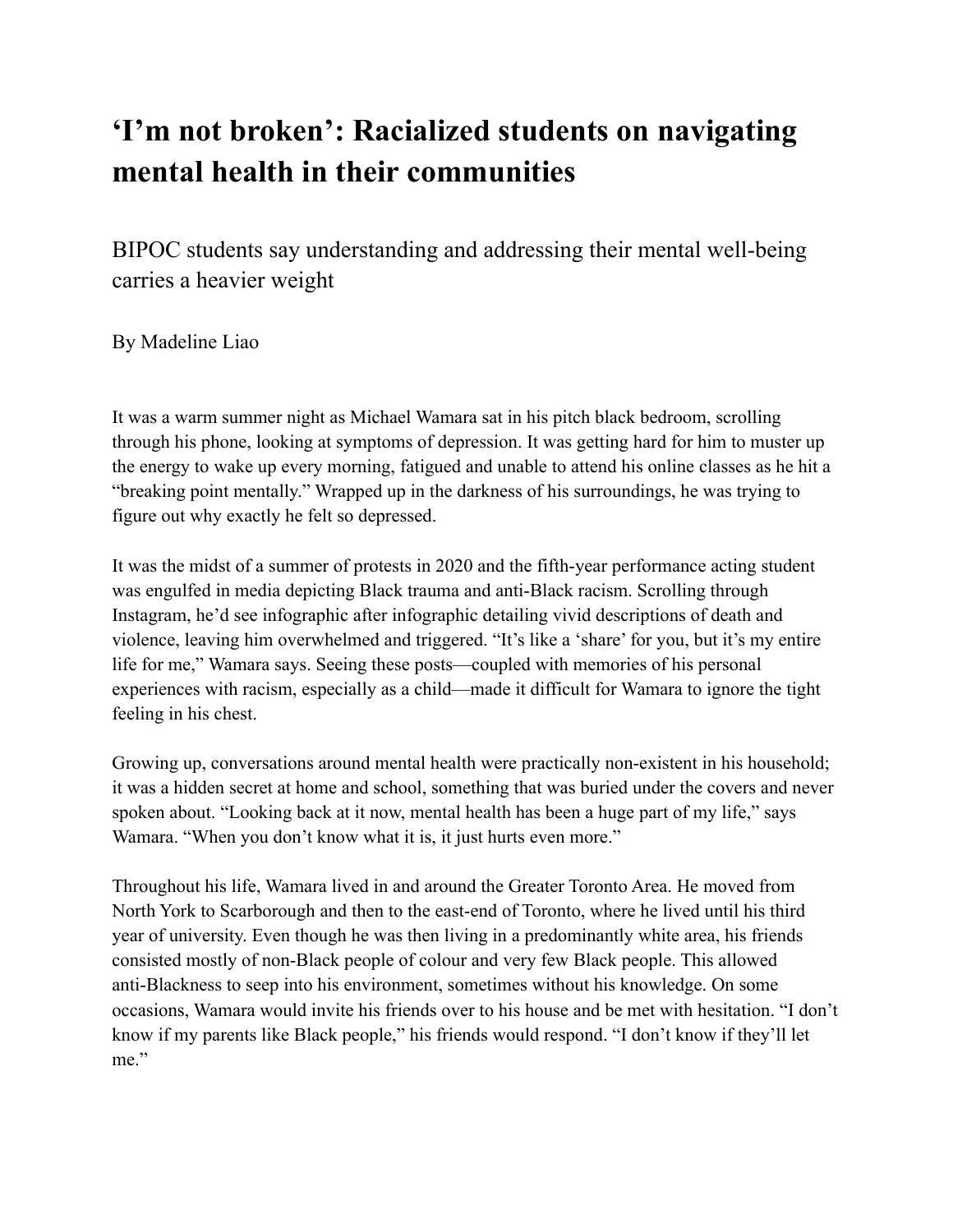At a young age, he learned that he would be treated differently because he was Black. When a white student would cry, teachers were sympathetic, but when he did the same, he was ignored. Wamara's experiences as a Black child resulted in a lot of pressure and unwarranted emotional weight. He felt like he wasn't allowed to make mistakes because of his race and, in turn, lost a part of his childhood and was conditioned to suppress his concerns and deal with them in unhealthy ways.

It makes Wamara wonder: "Was I a kid growing up? Or was I just trying to survive day-to-day?"

This is a commonality especially for Black men, writes Khan Bouba-Dalambaye for CBC. Societal norms paint masculinity as strong and unemotional, often making it difficult for men to express vulnerability. For Black men, this mindset is paired with systemic racism and microaggressions, creating further hardships with mental health. "Being told that you shouldn't be able to express yourself, or to show frustration, it just builds up and up," says Wamara.

Reflecting on his past experiences with racism and continuing to see anti-Blackness in his everyday life and current events feels debilitating for Wamara. "It's been exhausting, it's been tiring."

Mental health has long carried stigma worldwide as people refrain from speaking about it in fear of being judged or misunderstood. For racialized students at Ryerson, navigating their mental health carries a heavier weight, as they have to fight to address their mental well-being in spite of generational trauma, racism and cultural tradition. These students are unable to share their feelings with their families and communities due to stigma, which results in stifled conversations and leads to isolation and little support when seeking help. However, as these students enter university and gain independence, they report feeling more comfortable addressing their struggles with mental health and recognizing past childhood trauma they've previously repressed.

According to a 2016 study from the Mental Health Commission of Canada, stigma surrounding mental health persists in racialized communities, as some families believe mental illnesses are shameful due to fear of being viewed differently within their own culture and by society. This can also create added barriers for racialized individuals to get the support they need. "The desire to hide the problem or the need for privacy to avoid the judgment of others in the community may also impede help seeking," the study states.

Bernard Piprah, a registered clinical counsellor based in Langley, B.C., says navigating mental health is a complex process for many racialized people. The idea of seeking help, in ways such as going to therapy, is historically rooted in white eurocentric beliefs, some of which have not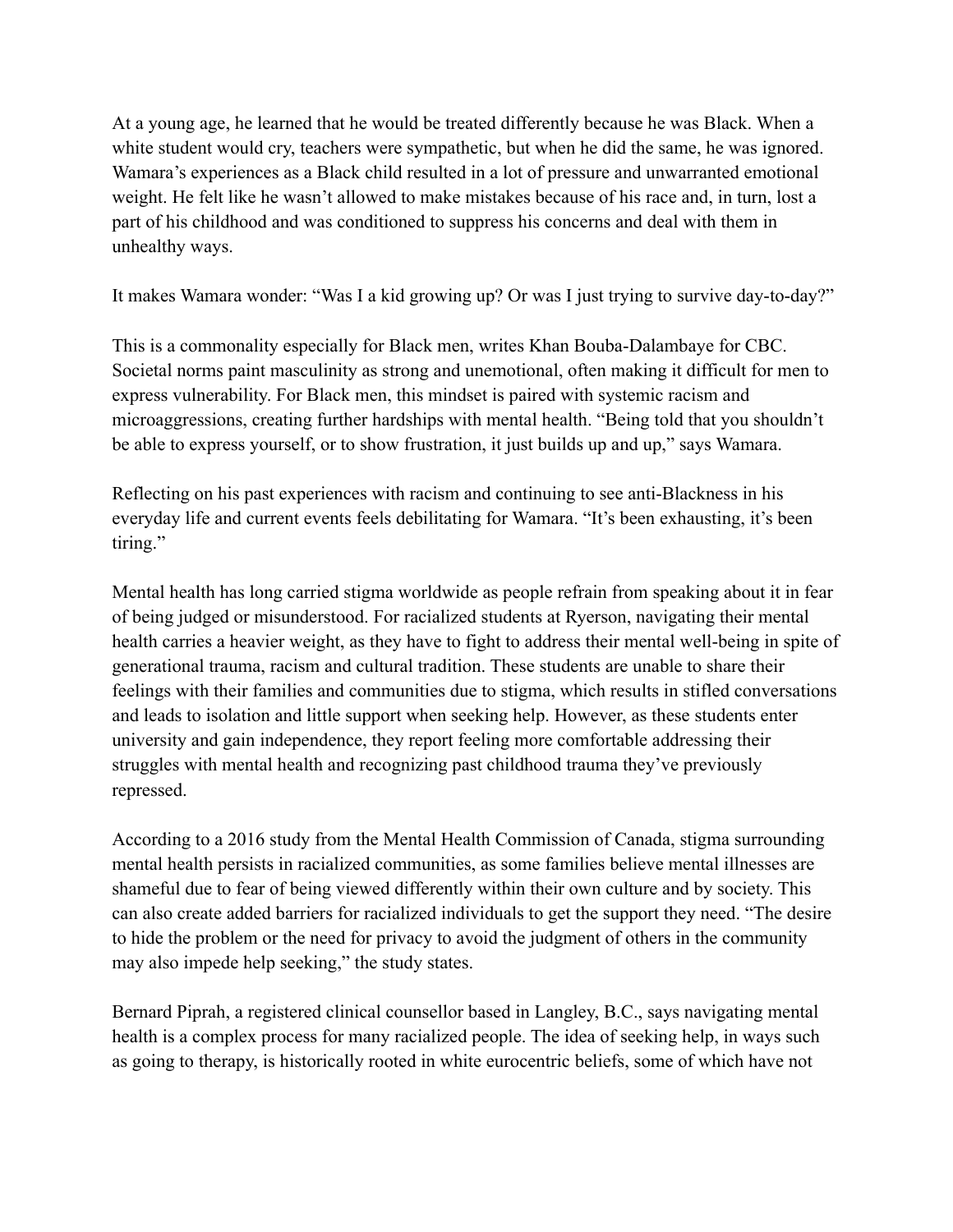aligned with the beliefs of Black, Indigenous and racialized communities and families. This, in turn, makes the idea of treating mental health a "societal outlier" for them.

"We want to avoid thinking or discussing the fact that we have [mental health] issues," says Piprah. He mentions that some families may have preconceived notions about mental health that develop from their surroundings, leading to a tradition of stigma.

For students like Wamara, who were unaware of the importance of mental health prior to university, addressing their well-being is a new concept. "Only recently it was something that we could be starting to talk about and look at, especially for Black, Indigenous, people of colour specifically."

In Grade 10, Assal Toudehfallah lived their life on "autopilot." They would go to school, come home, take a four-hour nap and then dive headfirst into school work and extracurricular activities. They followed this same routine every day during their fall semester, in hopes of distracting themself from feeling negative emotions that would otherwise take over.

Toudehfallah, now a second-year media production student, immigrated to Canada from Iran at the age of 16 with their family, and with this came feelings of isolation, homesickness and the guilt of escaping a tough political climate while leaving their friends and extended family behind. During this time, Toudehfallah was also struggling to understand their sexuality and gender, which was impeded by their family's conservative views. Although they knew they were struggling mentally, the idea of being vulnerable was difficult to accept.

At that time, Toudehfallah and their family were stressed from the move and constantly having arguments, all while being stuck in a toxic long-distance relationship with a partner back in Iran. All these stressors made them emotionally sensitive, leading to their first big panic attack in that same year. "I felt pretty exhausted all the time," Toudehfallah says. It was an isolating experience for them and they were going through it alone, unable to speak about their situation with the people around them due to fear of being judged or invalidated.

The topic of mental illness was considered taboo in Toudehfallah's community. "You weren't allowed to talk about it because someone had it worse," they say. When mental health issues were discussed, it would be through hushed voices gossiping behind people's backs. This kind of mindset made them feel like they weren't allowed to express how they felt and had to hide what they were going through from their family.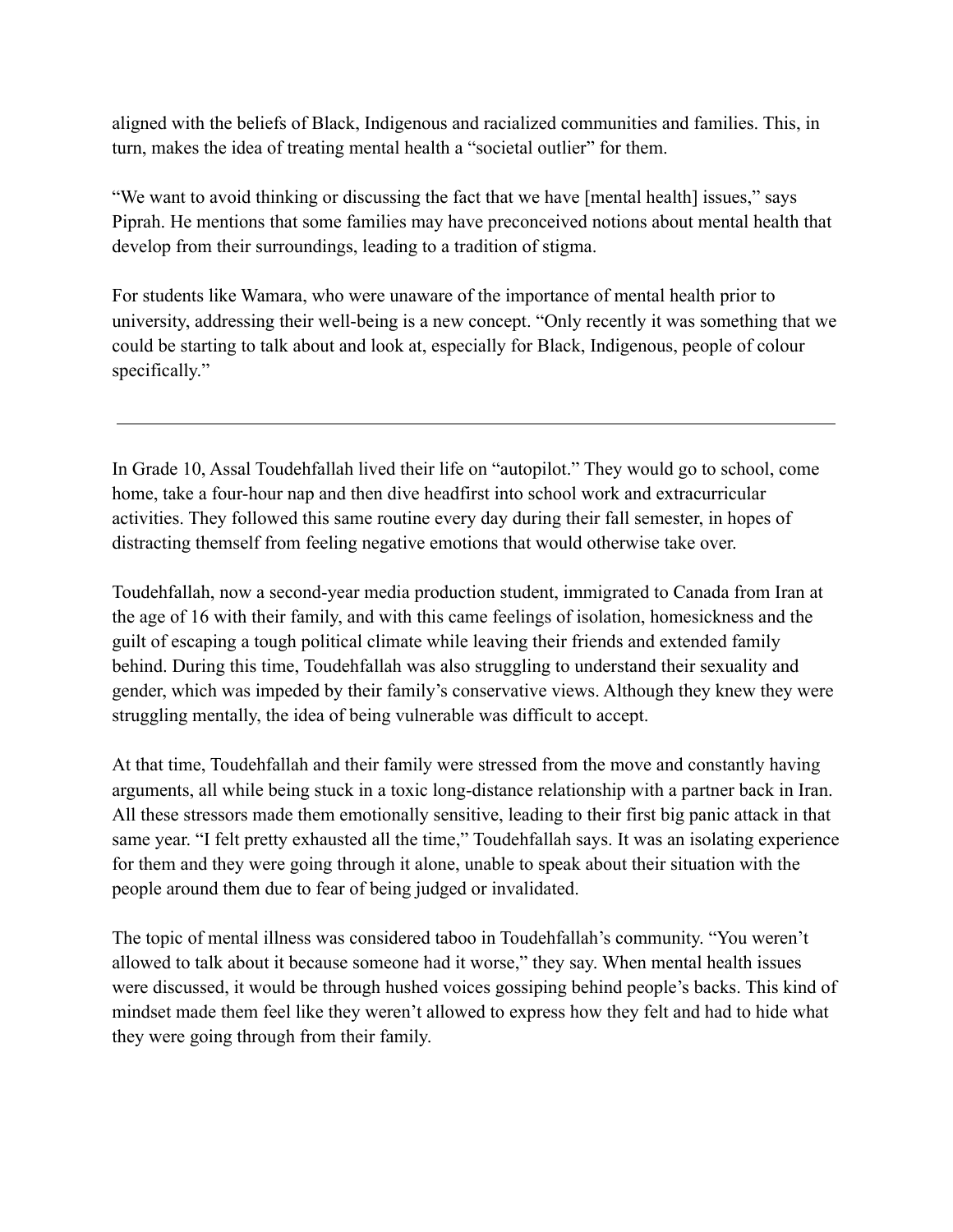Reaching out for help is one of the hardest things you can do, says Stephany Blandino, a pre-registered associate counsellor based in Vancouver.

For individuals like Toudehfallah, who was unable to seek help at the time due to their family situation, Blandino says finding other communities outside of therapy to support you can be helpful. She says that social media can be a powerful tool for accessing information about mental health and finding people with shared values and lived experiences. Services such as support chats and crisis lines are also an option. "Folks need support, folks need community," Blandino says. "So often if we're dealing with things in isolation, it can result in a lot of hopelessness."

In 2020, when Toudehfallah finally started university at Ryerson, their friend mentioned that their health insurance plan, covered by the Ryerson Students' Union (RSU), covers the cost of therapy. They could now access professional treatment without involving their family. The RSU Health and Dental Plan offers coverage on mental health services such as psychologists and social workers, according to the RSU's website. Students can use up to \$1,000 of coverage per academic year that can be billed to select therapists.

Just a few months ago, Toudehfallah was finally diagnosed with bipolar disorder (BP), a mental illness that is "marked by dramatic changes in mood, energy and behaviour," according to the Mood Disorders Association of Ontario. Starting therapy has helped them understand their emotions and develop healthier coping strategies. "I don't feel as lonely and I don't feel as misunderstood," says Toudehfallah.

They say having more knowledge on their condition helps them identify when they experience hypomanic episodes, which is when there are changes in behaviour or mood for people with mood disorders, according to HealthLinkBC. During these episodes, Toudehfallah says they'll read 15 books in one week, go on shopping sprees or do other impulsive things, but they now recognize these episodes as the result of their BP.

While their past experiences were gruelling, they say these hardships became a gateway for them to access more information about their mental health. Without those experiences, they say they may have never gotten to this point of self-awareness.

Toudehfallah knows not everyday will be easy; but these days, they feel more in control of their mental health. Instead of avoiding their feelings, they now have moments where they feel comfortable enough to sit with their negative emotions and let them pass. They say being surrounded by acceptance, from both their family and friends, makes conversations about mental health less shameful. Bringing awareness to mental health has helped Toudehfallah grow closer to their family, finally breaking free from the isolation they felt before.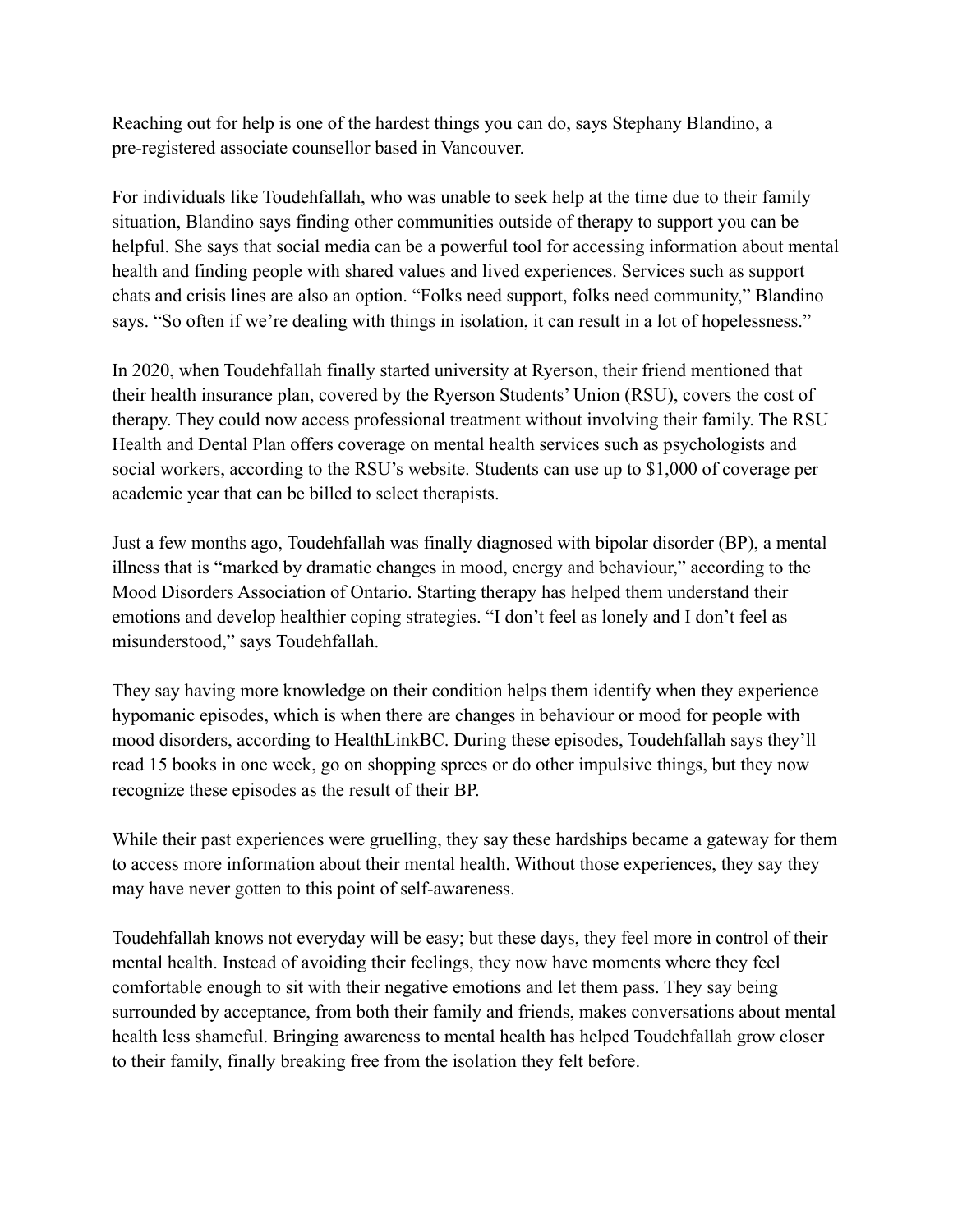"It's liberating to know that I'm not broken."

When Kamryn Serrano was 17-years-old, she found herself sitting in the passenger's seat of her family's black Honda Civic on her way to the hospital, silently crying as her mom yelled beside her from the wheel. "Everyone's gonna think you're crazy," her mom shouted. "What are our relatives going to say about this?"

Serrano had recently confided in her high school chaplain about how she was feeling; she was overwhelmed because of school, felt mistreated at her workplace and was facing pressure from her parents' expectations of her. Hoping the chaplain could help, she looked to them for support and advice. She was then directed to a crisis worker in the hospital.

Feelings of anxiety and depression had built up for Serrano in and prior to high school, where she built unhealthy friendships, experienced her first heartbreak and was sexually assaulted by a peer. She felt like the weight of the world was on her and often found herself staring at the ceiling in her childhood bedroom instead of getting out of bed.

As the oldest child in a Filipino immigrant family, the first-year public health student grew up having to take on a maternal role for her younger brother. Before the age of seven, she had keys to the house and babysat her brother, even though she could barely take care of herself. As she got older, her parents' expectations of her multiplied, becoming unreachable.

Serrano was forced to grow up too fast; she remembers missing birthday parties because she had to take her younger brother to a party, or being unable to play with her friends because she had to stay at home to care for him. Up until a few years ago, she was unaware of the mental toll this took on her life.

"I felt like I couldn't make mistakes," she says. As much as she wanted to do childish things like playing outside with friends, the fear of her parents' disappointment overpowered her wishes.

Chang Linda Liu, a registered clinical counsellor based in Vancouver, says high expectations are common in Asian communities and families. A 2019 study from the Journal of Comparative Family Studies found that immigrant children who were surveyed felt pressured by their parents to succeed. Some parents expressed "very low patience with anything that [is] perceived as shortcomings by their standards."

Liu says traditional Asian parenting styles can be more "task-oriented and function-oriented," meaning that children only receive praise and affection when they achieve something. "This